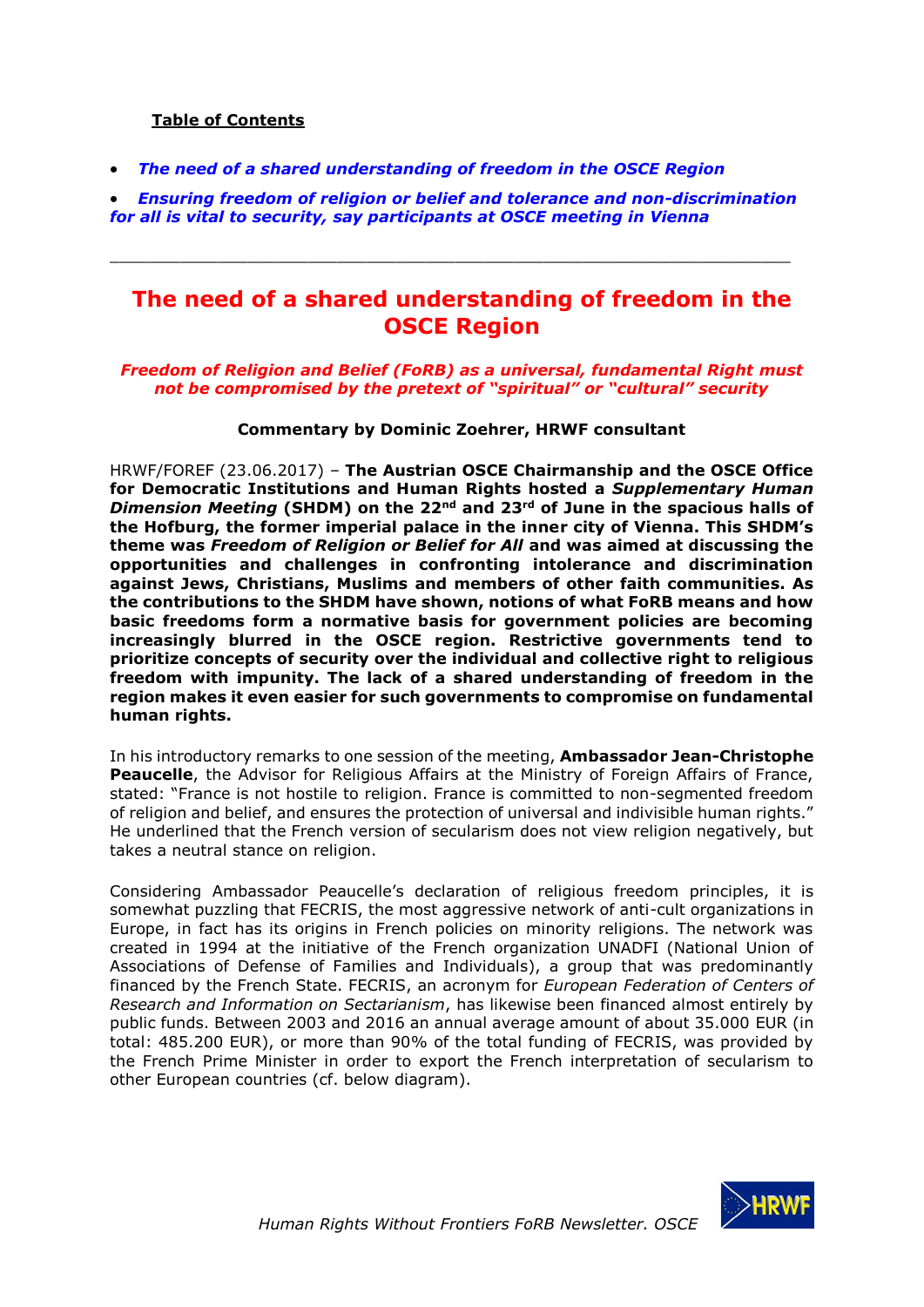

The French treatment of minority religions over the past two decades has given international legitimacy to Russian compromises on religious freedom. For years, the vicepresident of FECRIS, Alexander L. Dvorkin, has been the key promoter of the Russian Orthodox concept of "Spiritual Security". This ideological view holds that Russia's historical traditions and cultural heritage must be protected *inter alia* by countering "the adverse impact of foreign religious organizations and missionaries", as stated in the *2000 National Security Concept* of the Putin Administration. Since the introduction of the law on Freedom of Conscience and on Religious Associations in 1997, the Russian federal government has used spiritual security as a pretext to combat "religious extremism". This law has in effect allowed for wide-spread hate speech and physical assaults against non-Orthodox religious groups – e.g. the Jesuits, the Salvation Army, the Baha'i, Hare Krishna, Falun Gong, Pentecostals and Mormons – and eventually culminating in this year's ban on the Jehova's Witnesses as an "extremist" group. About 170,000 Russian citizens are currently affected by this law. (See also the contribution of HRWF and FOREF to the SHDM [here.](http://www.osce.org/odihr/325231?download=true))

What gives reason for concern is that Ambassador Peaucelle's remarks passed uncontested in the presence of about 70 civil society representatives. Does the silence on France's contribution to the systematic persecution of minority religions in the OSCE region indicate ignorance among international observers, or, even worse, indifference?

Another presentation at the SHDM should have caused raised eyebrows, but was again left unchallenged. **Dr. Farid Hafez**, a researcher at the Department of Political Science at the University of Salzburg, explained that Islamophobia is "a form of racism", namely "anti-Muslim racism". The notion of race is understood to be a social construction that reflects political power structures, according to Hafez. However, he did not discuss why the notion of "race" should be preferred to the notion of "religion" in the context of religious freedom. This attempt to introduce a special formula for describing discrimination against Muslims, which defies objective categorization and diminishes respect for the universality of fundamental human rights, is alarming.

Besides the freedom to adhere to a certain belief, the international standard of religious freedom also encompasses the right to freely criticize religion or to fear a religion within the framework of fundamental human rights. But when Islam is identified with "race", the use of the term Islamophobia is a mechanism to immunize a religion against any form of criticism, thus undermining the fundamental principles of religious freedom and freedom of expression. The vagueness of Hafez' notion of Islamophobia – which could range from fear of *sharia* to hate crimes or even physical assaults against Muslims – is thus expected to pose a significant challenge to objectively measuring and assessing concrete cases of

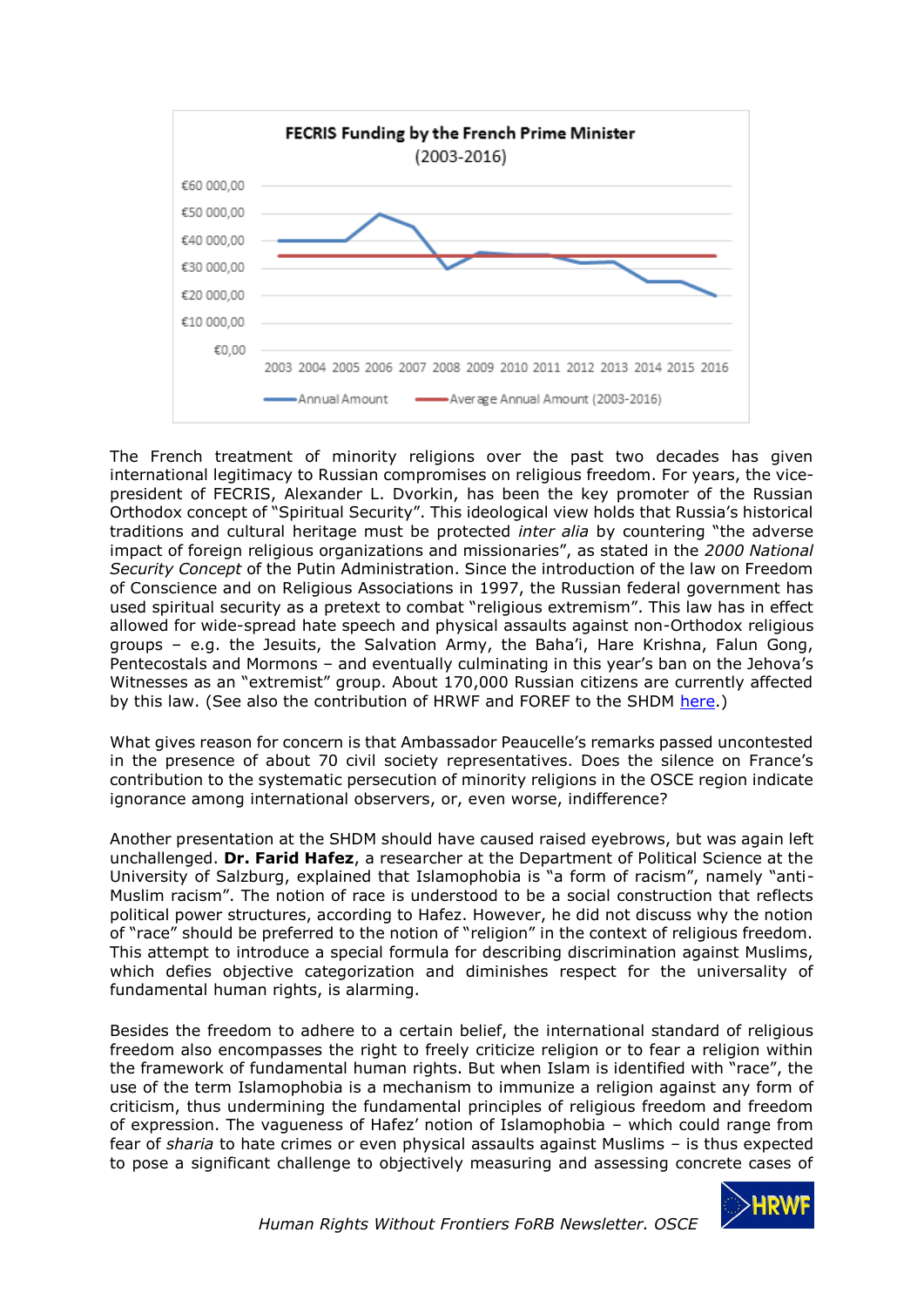FoRB violations against Islamic minorities in the OSCE region. Moreover, inner-Islamic violations of the right to religious freedom, e. g. blasphemy or apostasy laws, are not sufficiently covered by the term. A serious adoption of this elastic terminology could lead to the denunciation of sceptics or apostates who criticize a religion, or its political and military spin-offs, as perpetrators of hate crime and a threat to public security.

An important counterpoint was set by **Prof. Brett Scharffs**, Director of the International Center for Law and Religion. In a less ideological and more principle-based and factoriented presentation, Prof. Scharffs first analyzed patterns and trends of restrictions on religion by state actors in the OSCE region and then discussed the problem of the "securitization" of human rights.

Based on a survey published by the Pew Research Center in April this year (see [here\)](http://www.pewforum.org/2017/04/11/global-restrictions-on-religion-rise-modestly-in-2015-reversing-downward-trend/), Scharff observed that there is a correlation between countries with large religious majorities and high government restrictions on religion. In OSCE participating States with a "very high" level of legal restriction, 14 out of 18 countries had a dominant religious group that constituted over 70% of the population. In OSCE States with a "high" level of legal restriction, 30 out of 36 countries had a religious majority of more than 70% of the population. While Muslim majority countries tend to implement "moderate" to "extremely high" restrictions on religion, the extent of restrictions in Christian Orthodox countries scaled from "low" to "extremely high".

"However," Prof. Scharffs said, "regarding the discrimination of freedom rights, majority religions are not necessarily part of the problem, but often they are also part of the solution." He explained that no country implementing a "very high" legal restriction on religion has a Catholic majority, and only in two countries with "high" legal restrictions, Catholics represented the majority. Furthermore, 8 out of 11 countries applying "very low" restrictions have a Catholic majority. Whereas social and legal restrictions tend to be high in OSCE States with significant Muslim or Orthodox Christian majorities, Scharffs pointed out that since 50 years, countries with Catholic majorities have a doctrinal basis for protecting religious freedom as a universal value: the Vatican's declaration on religious freedom and human dignity from 1965, the *Dignitatis Humanae*. He drew the conclusion that the teachings and practices of dominant religions do have an important influence on the standards of government restrictions and FoRB policies.

In the second part of his presentation, Scharffs explored the tension between "securing fundamental rights" on the one hand and the "securitization of rights" on the other. Limitations of fundamental rights not only need to be justified, they also need to be confined to (1) public safety, (2) public order, health or morals, and (3) the rights and freedoms of others. Contrary to the limitation of rights in accordance with objective principles, the securitization of rights prioritizes the state's interests over individual freedoms. "The pretextual misuse of national security has become a rationale for limiting freedom and restricting religious groups", Scharffs explained. In this vein, Russia's law on religious extremism exemplifies how measures in the name of security are used to persecute minorities. He said that seeing religious freedom through the prism of security "will distort and weaken freedom", as balancing national security and individual freedoms is considered a zero-sum game. However, limitations of human rights always require a legitimate basis and should only be applied where objectively necessary. Scharffs concluded his remarks by applauding the OSCE's role in constructively thinking about the relationship between freedom of thought, conscience, religion and belief, and security. He expressed his hopes that the OSCE will rise to the challenge of leadership in this area and resist the trend of securitization of freedom.

This snapshot of conflicting notions of human rights in the OSCE region reflects a questionable, 'post-modern' trend in which the protection of basic individual freedoms is diluted in the name of economic and social regulation, security and political correctness.

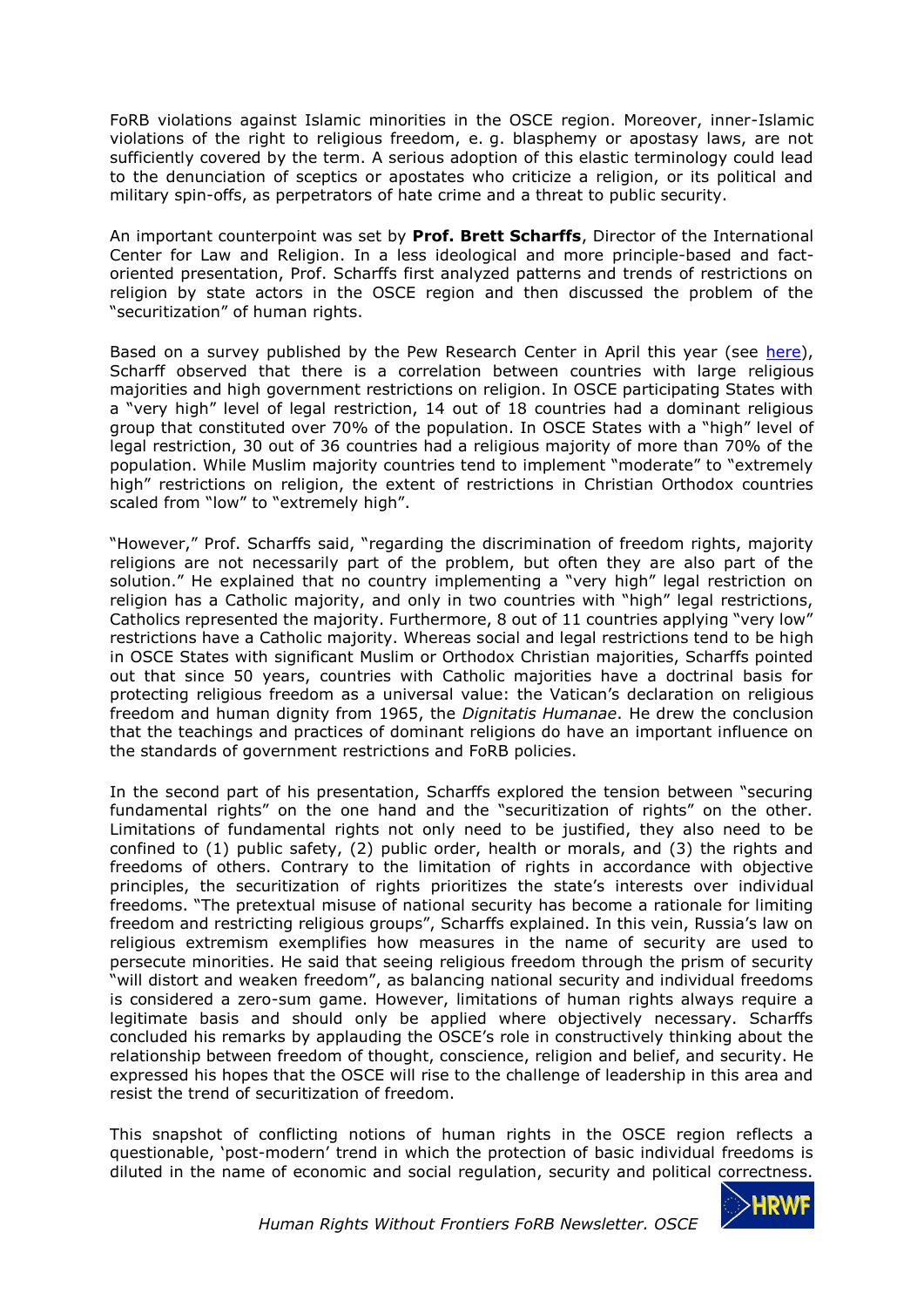Are fundamental human rights after all only social constructions that are subject to flexible interpretations by state actors, group interests and individuals?

In her book *Soviet Dissent*, Ludmilla Alexeyeva, a Russian historian and human rights activist, observed that having no access to philosophical or legal literature of the human rights tradition and only limited contact with human rights organizations in the West, the Soviet dissidents reinvented human rights for themselves. But still, as Aaron Rhodes pointed out in his analysis of the transformation of human rights concepts in the participating States of the OSCE since the Helsinki Final Act in 1975, the dissident movement's interpretation of human rights was absolutely consistent with the classical liberal view of human rights as developed by enlightenment thinkers John Locke and Immanuel Kant. They regarded freedom not as "a means to other ends, but an end in itself." Protecting the freedoms endowed by natural law was thus understood to be a moral duty. Another obvious feature of the dissident human rights movement was the "scientific, factual, dispassionate style" of its intellectual leaders, e. g. Andrey Sakharov, Ludmilla Alexeyeva, Yuri Orlov or Václav Havel. Reinforced by the Helsinki Accords, the behavior of state actors could be measured objectively against their own political commitments to human rights standards. And finally, the insistence on a clear distinction between human rights activity and political reform programs allowed for non-partisanship among dissident human rights defenders. Priority was not given to regime change or economic, social and cultural rights, but to the respect for basic individual freedoms.

This case of the Soviet dissident movement illustrates that the notion of fundamental freedoms is not only the invention of a particular cultural context. If the participating States of the OSCE wish to return to the original spirit of the Helsinki Final Act, they need to reflect and renew their commitment to protect the universality and non-partisanship of basic human rights as an end in itself, and apply objective standards for monitoring abuse beyond ideological bias.

The aim of the supplementary human dimension meeting was to enable constructive debate among OSCE institutions, participating states, the civil society, faith representatives and academic experts in order to find approaches for improving the implementation of OSCE commitments. However, without a shared understanding of freedom, the dilution of human rights concepts and the reduction of basic freedoms to shallow rhetoric might eventually lead to the loss of the OSCE as a platform for sincere, open and result-oriented dialogue. "For OSCE gatherings not to become an elitist discourse, we must not loose touch with the grassroots", as one NGO representative put it at yesterday's SHDM. Only when basic freedoms are respected as inalienable rights and are defined as the cornerstone of the political commitments shared between Vancouver and Vladivostok, will the voices of civil society and religious representatives have a chance of being heard.

#### **For further reading:**

Alexeyeva, Ludmilla (1985): Soviet Dissent: Contemporary Movements for National, Religious, and Human Rights. Middletown.

Besier, Gerhard / Seiwert, Hubert (Ed.) (2012): Freedom of Religion or Belief, Anti-Sect Movements and State Neutrality. A Case Study: FECRIS. Religion – Staat – Gesellschaft, vol. 13 (2012), book 2. [\(Link\)](http://www.hrwf.net/images/reports/2012/2012fecrisbook.pdf)

FOREF Europe & HRWF (05.05.2017): Jehovah's Witnesses Banned in Russia. Human Rights Organizations appeal to Russia's Supreme Court and Presidential Administration. Press release. [\(Link\)](https://foref-europe.org/2017/05/05/jehovahs-witnesses-banned-in-russia/)

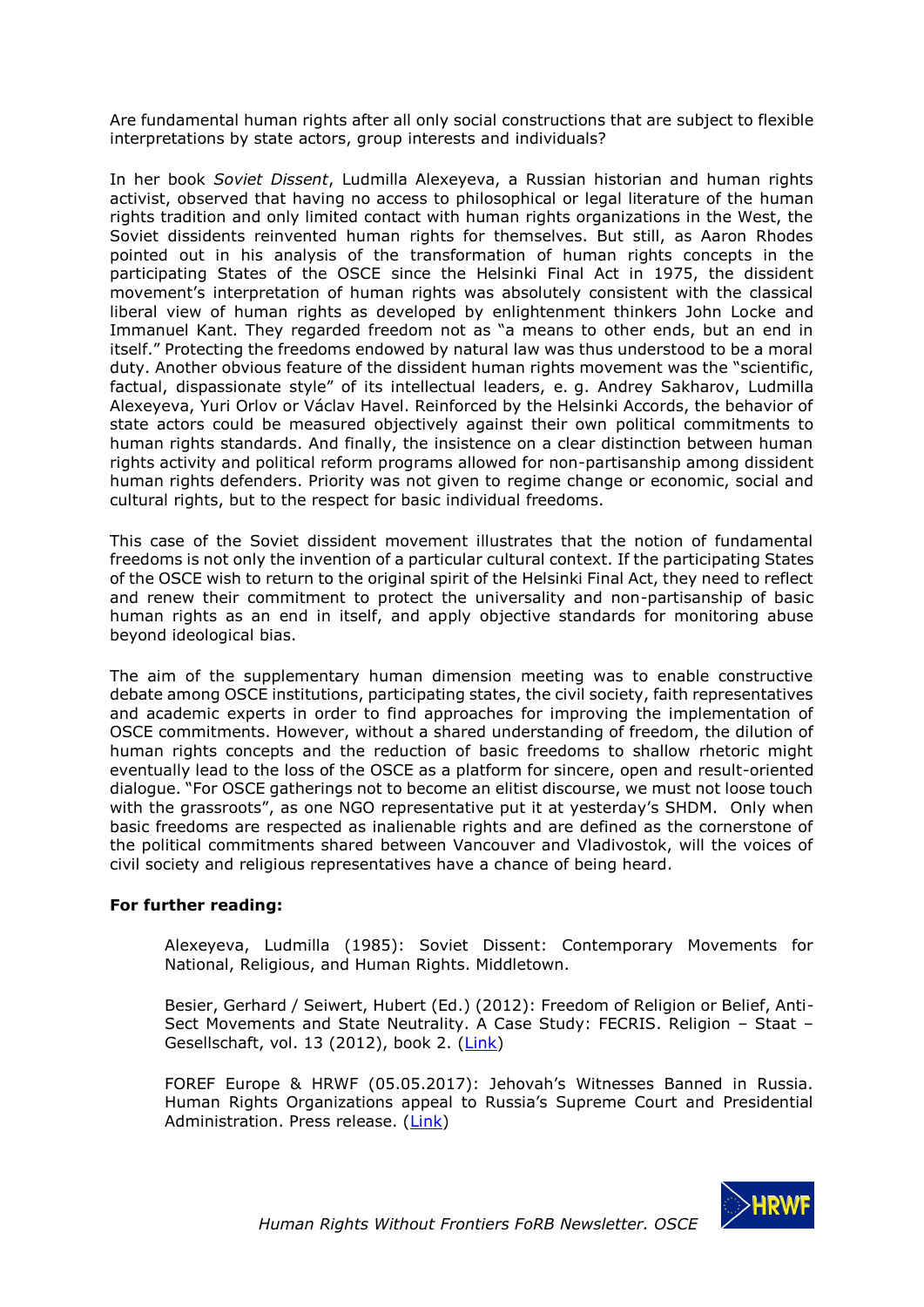FOREF Europe & HRWF (23.06.2017): RUSSIA: Condemn Jehovah's Witnesses Ban. Statement for the OSCE Supplementary Human Dimension Meeting (SHDM) I: Freedom of Religion or Belief. 22-23 June 2017, Vienna/Austria. [\(Link\)](http://www.osce.org/odihr/325231?download=true)

Rhodes, Aaron (2017): Human rights concepts in the OSCE region: changes since the Helsinki Final Act, Central Asian Survey. [\(Link\)](http://dx.doi.org/10.1080/02634937.2017.1281790)

# <span id="page-4-0"></span>**Ensuring freedom of religion or belief and tolerance and non-discrimination for all is vital to security, say participants at OSCE meeting in Vienna**

OSCE (22.06.2017) - <http://bit.ly/2tffwOP> - Freedom of religion or belief, and tolerance and non-discrimination are essential to ensuring peace and security in the OSCE region, participants said today at the opening of a two-day OSCE Supplementary Human Dimension Meeting in Vienna.

The Meeting, organized by the OSCE's 2017 Austrian Chairmanship and the OSCE Office for Democratic Institutions and Human Rights (ODIHR), brought together representatives of governments and of civil society organizations working on issues related to the freedom of religion or belief from the Organization's 57 participating States.

Michael Georg Link, Director of ODIHR, highlighted to Meeting participants current challenges to efforts to build flourishing, open, tolerant and inclusive societies, telling the meeting that hostile social forces, which are intolerant of and foster dangerous environments for particular religious or belief communities, endanger social peace and cohesion. Also, the practice in some OSCE participating States of limiting the free exercise of the universal human right to freedom of religion or belief to a list of religious and belief communities pre-defined and approved by the state is also of particular concern.

Director Link said: "Some participating States have gone so far as to insist that the exercise of freedom of religion or belief requires specific permission from the state, an understanding that goes against the conception of freedom of religion or belief as an inalienable right belonging to everyone, including non-believers, without distinction."

Ambassador Clemens Koja, Chairperson of the OSCE Permanent Council and Permanent Representative of Austria to the OSCE, said that these challenges can only be addressed through a co-operative approach.

"The right to freedom of religion or belief provides an indispensable contribution toward promoting sustainable stability and security in our societies," Ambassador Koja said. "Cooperation and dialogue is essential. Dialogue can foster respect, co-operation and lead to the much needed common understanding of these rights and freedoms, in order to strengthen our democracies and the rule of law."

Keynote speaker Marco Ventura, Professor of law and religion at the University of Siena in Italy and a member of the OSCE/ODIHR Panel of Experts on Freedom of Religion or Belief, stressed that freedom of religion or belief is under threat in the OSCE region and that international co-operation can strengthen it as a force for security.

"Freedom of religion or belief in the OSCE region suffers from being an 'empty' right, a right not taken seriously, or from being a 'threatening' right, a right to be afraid of. Both